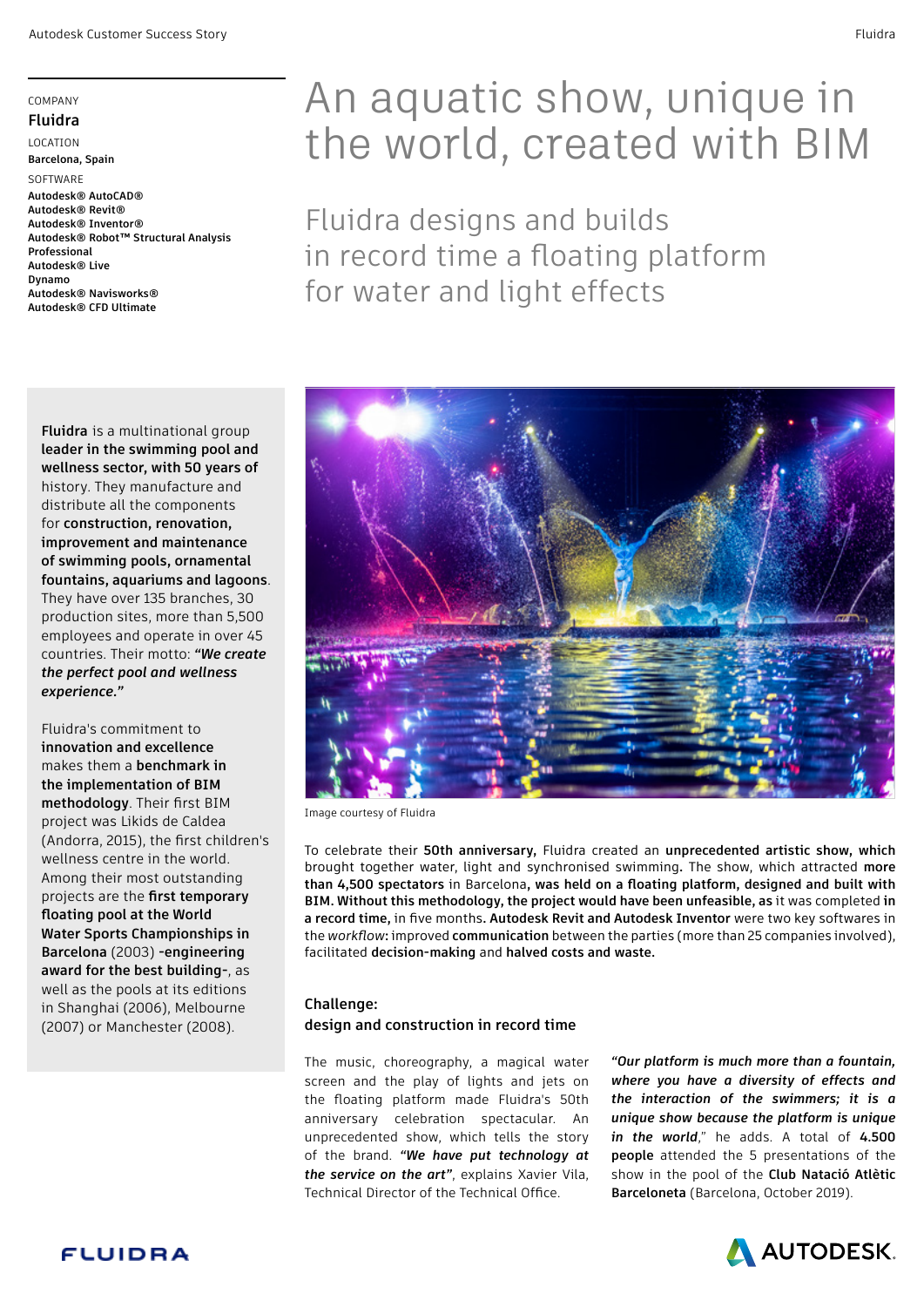# Revit and Inventor allowed to reducing costs by 60%, savings on prototypes and obtaining maximum traceability

But behind the art, there was technique and innovation. **A project that could happen thanks to the fact that it was executed 100% with BIM methodology, since time was the great challenge. They had less than five months** for concept, design, manufacturing, testing and assembly, both technically and artistically. *"To guarantee traceability throughout the project, we managed to converge different solutions and parts of the project in a single file, this allowed us to coordinate with all the actors involved from the initial phase, design, manufacture and construction and assembly"*, explains Gerard Lladós, Architecture Manager of the project. *"Without BIM it would not have been possible to achieve this in the short time available to us"*, added Gerard Lladós, who is also BIM Director of Fluidra Engineering Services.

They achieved this by building a **modular platform that is easy to assemble and transport, designed with Autodesk Inventor**, to overcome the **second problem**: to make possible the simultaneity of the **daytime activity of the Club Natació Atlètic Barceloneta** with the assembly and disassembly of the platform. On the one hand the **work was done at night** and on the other hand they had to design a lower platform with a pneumatic motor to keep the structure **submerged during the day**. For this reason the **calculation of material densities** was essential, both to guarantee the buoyancy of the platform taking into account the weight of the dancers, and for the sinking necessary during the day for the usage of the swimming pool by club members.

### **A light and water platform designed with BIM**

Fluidra designed a **carbon steel platform** equipped with **water and light effects**, a **48m2** non-slip surface, weighing 4,000 Kg, with 118 water pumps and 208 LED lights. *"Autodesk Inventor allowed us to design and calculate the steel lattice of the structure for later manufacturing. Thanks to this, we managed to design a platform with a flat surface so that the dancers could move freely"*, explains Gerard Lladós.

The water jets were connected by pipes to a pumping group located outside, a closedcircuit designed **not to waste even a drop of water**. These pipes were modeled and coordinated with **Autodesk Revit** software, which allowed to **obtain 3D views and to extract the bill of materials** from the database of the modeled elements, so that the purchasing and logistics department could order the necessary materials for the construction.

"To guarantee traceability throughout the project, we managed to converge different solutions and parts of the project in a single file, this allowed us to coordinate with all the actors involved from the initial phase, design, manufacture and construction and assembly."

**—^< Gerard Lladós**  Director, Dept. of Architecture, BIM and Technical Office Management



Image courtesy of Fluidra

**FLUIDRA** 

**AN AUTODESK.**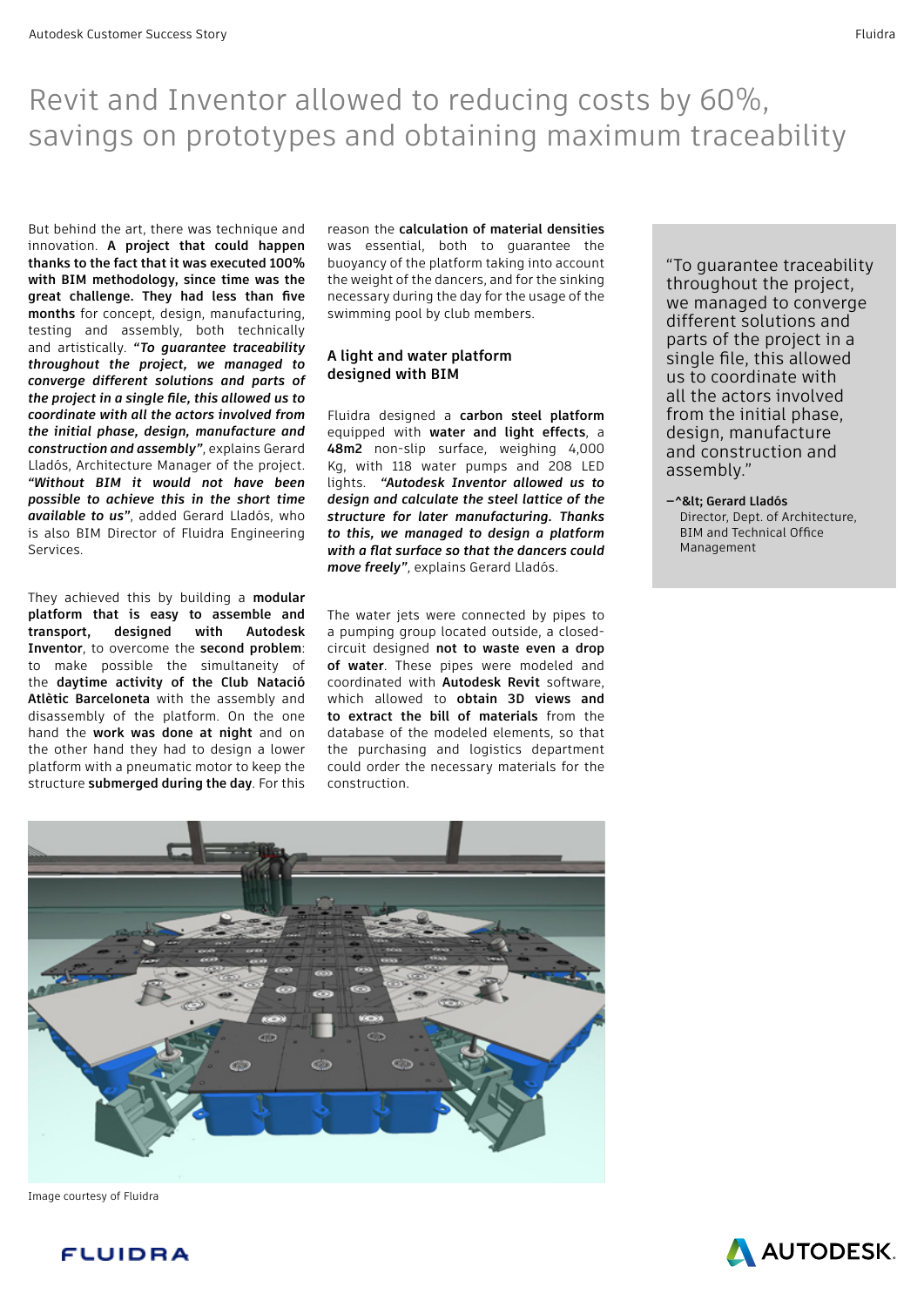# With BIM 50% less waste is generated in all phases of the project, from design to construction

*"The modeling in Revit and Inventor facilitated the understanding of the project by the different stakeholders and improved decision-making,"*explains Gerard Lladós. *"In addition to saving costs through automation and the use of existing virtual 3D CAD models"*.

In the design phase, **Dynamo** was used to automate the numbering and labeling of drawings, eliminating manual processes and speeding up mechanical work. In addition, it was used together with **Autodesk Revit** to generate **the technical documentation necessary to submit to the public administration from the BIM model**.

Given the need to avoid any unforeseen events, Fluidra presented the project with the **Autodesk Live** software, which allowed it to show it in **Virtual Reality** to the risk prevention team, the Club Natació Atlètic Barceloneta and the company that legalized the work. Thanks to **Autodesk Live** they were able to dive, literally, into the pool and see every detail of the structure, as well as to identify possible risks, aspects of public accessibility, possible evacuation exits, among other aspects. *"Once again, BIM allowed the decision makers involved to put the project into context and have access to quality information,"* adds Lladós.

Another important challenge for Fluidra was to **share with suppliers all the information** they had created with **Inventor**. Thanks to the BIM methodology, Fluidra was able to create an **OpenBIM model in IFC format** that any agent could open regardless of the software used.

The assembly of the platform and the installation was carried out by Fluidra personnel, except for the submerged work. **Autodesk Navisworks** allowed the analysis and subsequent correction of conflicts during the hydraulic design phase, as well as the coordination of assembly during execution. *"Navisworks provided seamless navigation of the project and a global 3D view of the project,"* according to the BIM Manager. On the other hand, to be able to move the pieces of the platform, Fluidra manufactured a truss based on the structural checks done with **Autodesk Robot Structural Analysis Professional**.

Each presentation had a capacity of 900 people, distributed in already existing grandstands and additional others that were installed for the occasion. This **coordination and management of the audience** was carried out using **Revit**'s schedules.

Finally, for the legalization of the project, the

"We decided to use Autodesk software to coordinate and work collaboratively with the various companies in the Fluidra group."

-^&lt: Xavier Vila Technical Office manager

"All the projects that Fluidra has carried out with Autodesk solutions have been a success in the design phase, generating documentation, virtual reality, conflict and coordination analysis, fluid simulation studies, etc."

**—^< Gerard Lladós**  Director, Dept. of Architecture, BIM and Technical Office Management



Image courtesy of Fluidra

**FLUIDRA** 

**AN AUTODESK.**